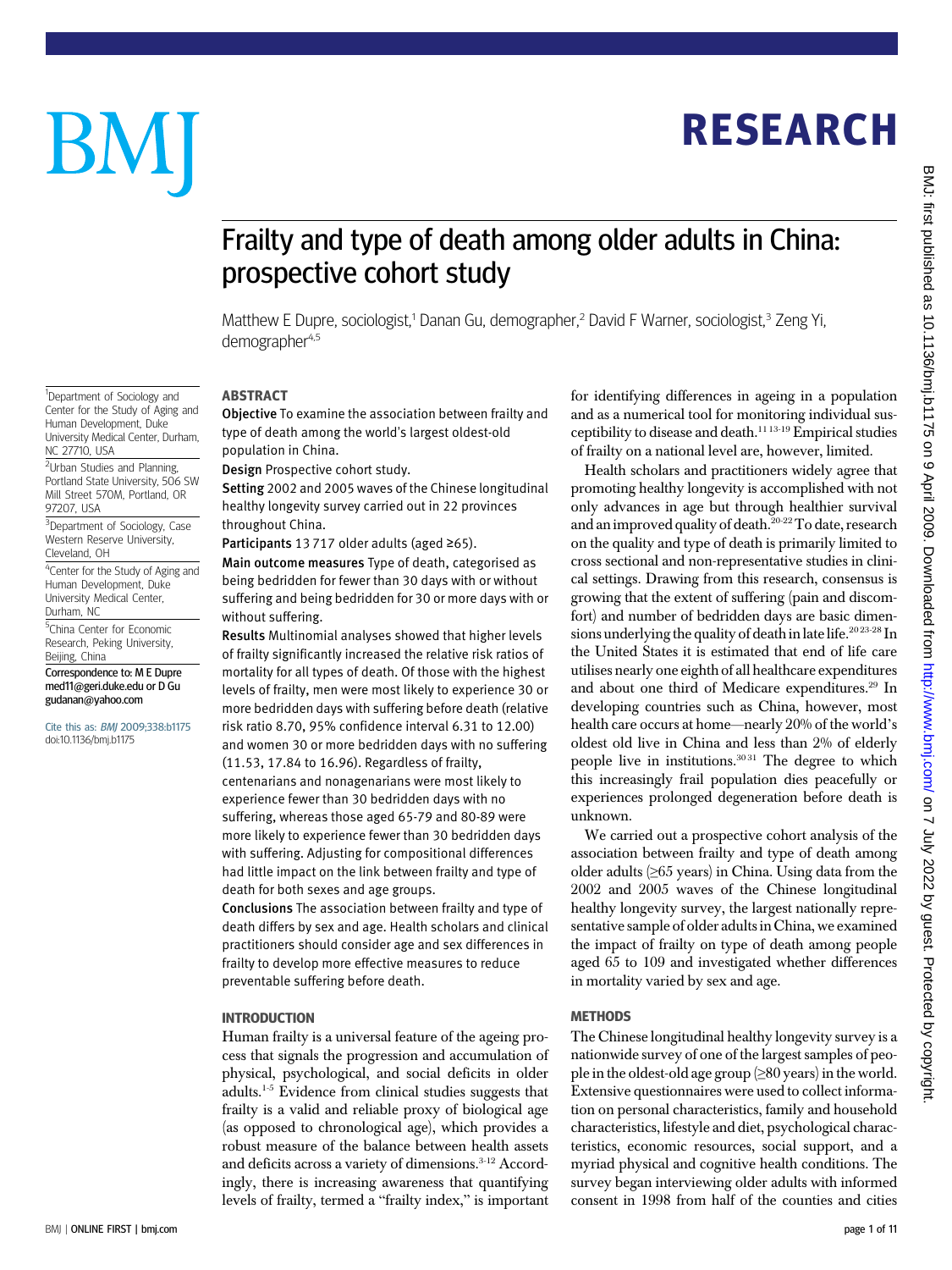

Fig 1 | Observed proportion of type of death among deceased sample by age and sex in 2002 and 2005 waves of Chinese longitudinal healthy longevity survey

selected in 22 provinces in China. The major aim of the study was to collect a comparable sample of male and female octogenarians, nonagenarians, and centenarians. Follow-up interviews of the original sample and newly added samples—including adults aged 65 and older to replenish participants who had died or were lost to follow-up—were carried out in 2000, 2002, and 2005. The details of the sampling design, response rates, attrition, and systematic assessments of data quality across numerous measures in the survey are described elsewhere.<sup>32-34</sup>

The current analyses utilise data from the 2002 and 2005 waves of the survey. In the 2002 wave 15 919 participants aged 65-109 were interviewed. The oversampling of older adults provided data on 4845 participants aged 65-79, 3747 nonagenarians, and 3088 centenarians. Of the 15 919 interviewees in 2002, 8090 adults (50.8%) were reinterviewed in 2005 and 5627 (35.3%) died before follow-up in 2005. The remaining 2202 adults (13.8%) were lost to follow-up and were ultimately dropped from the present study, leaving an analytical sample of 13 717 participants.

#### Outcome measure

As with most large scale studies, the Chinese longitudinal healthy longevity survey has limited qualitative measures to fully assess type of death. To overcome this shortcoming we integrated an objective indicator of physical failure with a subjective indicator of suffering before death to develop several categorisations of type of death between the 2002 and 2005 surveys.<sup>23 25</sup> Firstly, we dichotomised separate variables into participants who were bedridden for fewer than 30 days before death and those who were bedridden for 30 or more days before death. Testing other cut-off points for duration of being bedridden did not improve explanatory power.

Secondly, we dichotomised the subjective painfulness of death on the basis of an evaluation of the decedents' next of kin (peaceful v non-peaceful) reported in the 2005 survey.Most elderly people in China reside in the community, $31$  which provides the unique opportunity for next of kin to report on the participant's suffering immediately before death. Although both measures were ascertained from next of kin, research shows that surrogate responses from family members and others are appropriate for obtaining reliable information on the health status and quality of death among older adults.35 36

Finally, we grouped the two assessments of the participants' last month of life to categorise the deaths as follows: less than 30 bedridden days with suffering, less than 30 bedridden days with no suffering, 30 or more bedridden days with suffering, or 30 or more bedridden days with no suffering. The reference category in the multinomial regression models was survival over the three years.

## Frailty index and confounding risks

Frailty is a physiological state of non-specific vulnerability to stressors resulting from decreased physiological reserves and the deregulation of multiple physiological systems associated with advancing age.<sup>1346-81037</sup> Conceptually, frailty is not just an association with specific diseases or disabilities but rather a systemic manifestation of physical and cognitive deficits, including the signs, symptoms, illnesses, and impairments that accumulate over the life course.<sup>837</sup>

Empirically, a variety of methods have been used to quantify frailty, although the most common applications are the phenotypic approach and the frailty index.38 39 The phenotypic approach defines frailty on the basis of several items, such as weight loss, exhaustion, weakness, slowness, or low physical activity, and considers any three conditions as an indication of frailty.5 Alternatively, a frailty index focuses less on the specific deficits of people and more on the cumulative number of health deficiencies.<sup>815</sup> Despite the similarities between these approaches, the choice of measurement is often dictated by the clinical outcome under investigation. Accordingly, recent research shows that frailty indices are more applicable for studying mortality than are phenotypic methods.<sup>83839</sup> In practice, most studies compute a frailty index as the proportion of cumulative health deficits to all possible deficits for a given individual.<sup>17</sup>

Following earlier research, we constructed a frailty index using 39 variables that included objective, subjective, and proxy reports of cognitive functioning, disability, auditory and visual ability, depression, heart rhythm, and numerous chronic diseases (details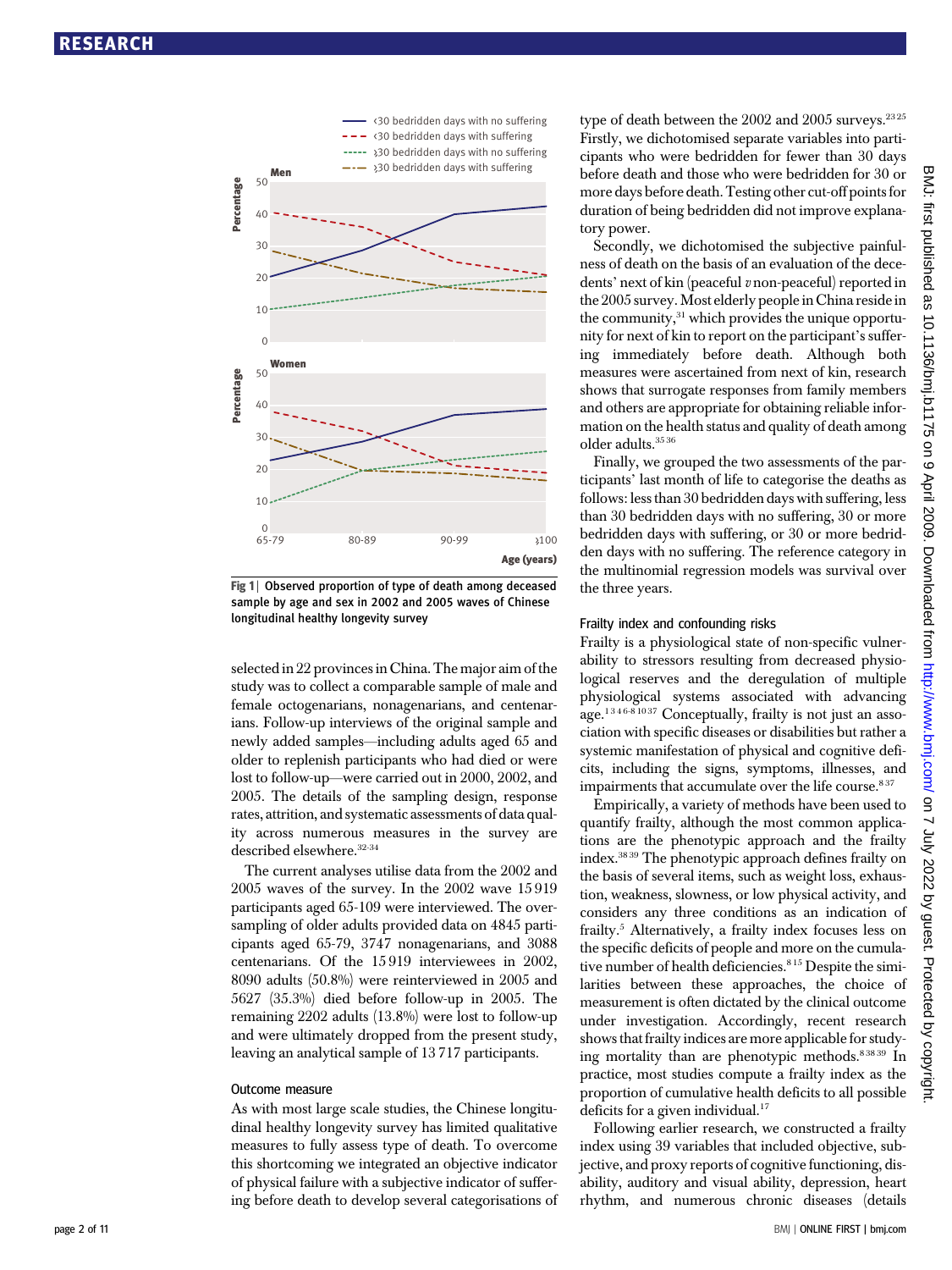Table 1 | Characteristics of men in 2002 wave of Chinese longitudinal healthy longevity survey by level of frailty. Values are percentages of participants unless stated otherwise

| <b>Variables</b>                        | <b>Total</b> | 1st (least frail) | 2nd  | 3rd  | 4th (most frail) | P value        |  |
|-----------------------------------------|--------------|-------------------|------|------|------------------|----------------|--|
| No of participants                      | 5904         | 1499              | 1561 | 1473 | 1371             |                |  |
| Survivors*                              | 61.9         | 84.9              | 75.1 | 56.6 | 28.7             |                |  |
| Type of death‡:                         |              |                   |      |      |                  |                |  |
| <30 bedridden days with no<br>suffering | 13.3         | 5.1               | 8.7  | 16.3 | 23.6             |                |  |
| <30 bedridden days with suffering       | 11.2         | 5.9               | 8.1  | 13.5 | 17.9             | 0†             |  |
| ≥30 bedridden days with no<br>suffering | 6.2          | 1.5               | 3.5  | 6.4  | 14.1             |                |  |
| ≥30 bedridden days with suffering       | 7.4          | 2.7               | 4.7  | 7.2  | 15.7             |                |  |
| Age group (years):                      |              |                   |      |      |                  |                |  |
| 65-79                                   | 35.9         | 63.5              | 46.3 | 21.7 | 8.9              |                |  |
| 80-89                                   | 31.4         | 25.1              | 34.9 | 37.3 | 28.3             |                |  |
| 90-99                                   | 23.4         | 9.5               | 14.9 | 30.1 | 40.0             | 0 <sub>1</sub> |  |
| ≥100                                    | 9.4          | 1.9               | 4.0  | 10.9 | 22.8             |                |  |
| Ethnicity:                              |              |                   |      |      |                  |                |  |
| Minority group                          | 5.5          | 7.3               | 5.3  | 5.0  | 4.1              |                |  |
| Han                                     | 94.5         | 92.7              | 94.7 | 95.0 | 95.9             | 0.001          |  |
| Residence:                              |              |                   |      |      |                  |                |  |
| Urban                                   | 43.5         | 44.4              | 42.3 | 42.8 | 44.5             |                |  |
| Rural                                   | 56.5         | 55.6              | 57.7 | 57.2 | 55.5             | 0.549          |  |
| Years of schooling:                     |              |                   |      |      |                  |                |  |
| 0                                       | 34.9         | 24.8              | 32.8 | 39.2 | 43.4             |                |  |
| $\geq$ 1                                | 65.1         | 75.2              | 67.2 | 60.8 | 56.6             | 0              |  |
| White collar occupation:                |              |                   |      |      |                  |                |  |
| No                                      | 85.1         | 82.0              | 83.5 | 87.2 | 88.3             |                |  |
| Yes                                     | 14.9         | 18.0              | 16.5 | 12.8 | 11.7             | $\pmb{0}$      |  |
| Economic independence:                  |              |                   |      |      |                  |                |  |
| No                                      | 59.2         | 46,6              | 51.8 | 66.3 | 73.9             |                |  |
| Yes                                     | 40.8         | 53.4              | 48.2 | 33.7 | 26.1             | $\pmb{0}$      |  |
| Good family economic status:            |              |                   |      |      |                  |                |  |
| No                                      | 81.4         | 79.2              | 78.7 | 82.4 | 85.7             |                |  |
| Yes                                     | 18.6         | 20.8              | 21.3 | 17.6 | 14.3             | $\pmb{0}$      |  |
| Adequate medication:                    |              |                   |      |      |                  |                |  |
| No                                      | 9.5          | 4.6               | 7.2  | 9.4  | 17.7             |                |  |
| Yes                                     | 90.5         | 95.4              | 92.8 | 90.6 | 82.3             | $\pmb{0}$      |  |
| Married:                                |              |                   |      |      |                  |                |  |
| No                                      | 53.3         | 37.1              | 46.1 | 61.8 | 69.5             |                |  |
| Yes                                     | 46.7         | 62.9              | 53.9 | 38.2 | 30.5             | $\pmb{0}$      |  |
| Close proximity to children:            |              |                   |      |      |                  |                |  |
| No                                      | 18.4         | 17.3              | 17.0 | 19.3 | 20.1             |                |  |
| Yes                                     | 81.6         | 82.7              | 83.0 | 80.7 | 79.9             | 0.014          |  |
| Religious involvement:                  |              |                   |      |      |                  |                |  |
| No                                      | 88.3         | 85.2              | 87.1 | 88.0 | 93.4             |                |  |
| Yes                                     | 11.7         | 14.8              | 12.9 | 12.0 | 6.6              | $\pmb{0}$      |  |
| Regular exercise:                       |              |                   |      |      |                  |                |  |
| No                                      | 59.3         | 48.5              | 51.1 | 57.0 | 82.7             |                |  |
| Yes                                     | 40.7         | 51.5              | 48.9 | 43.0 | 17.3             | $\pmb{0}$      |  |
| Smoked in past five years:              |              |                   |      |      |                  |                |  |
| No                                      | 56.7         | 51.5              | 51.8 | 58.8 | 65.6             |                |  |
| Yes                                     | 43.3         | 48.5              | 48.2 | 41.1 | 34.4             | $\pmb{0}$      |  |
|                                         |              |                   |      |      |                  |                |  |

\*Measured in 2005.<br>†Based on standard Pearson χ<sup>2</sup> two sided test; all other P values were based on Kendall's τ test. ‡Measured between 2002 and 2005.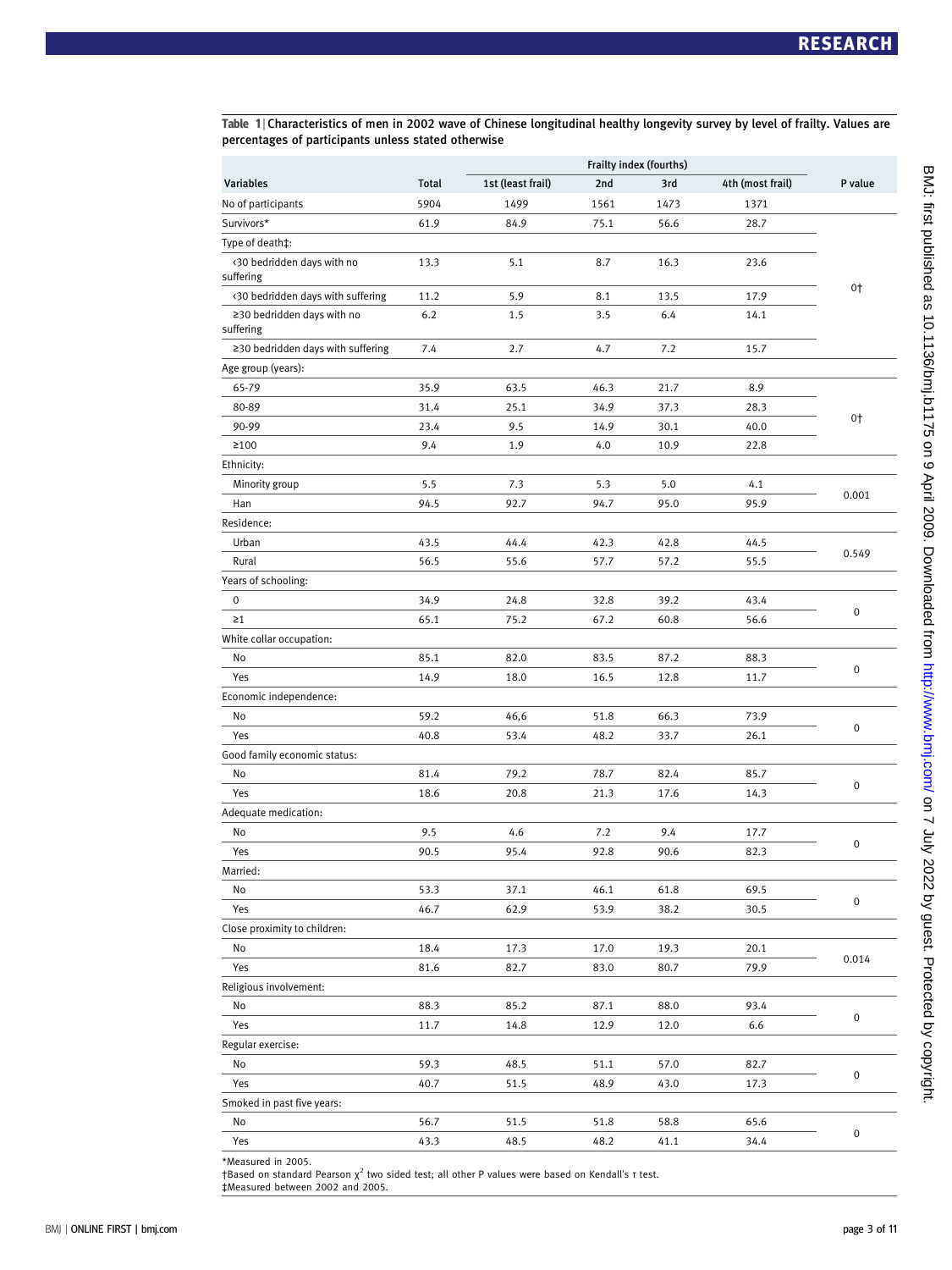available on request). Each item was assigned a value of 1 in the presence of a deficit (otherwise 0), and a value of 2 was assigned for people with two or more serious conditions that led to admission to hospital or a period of confinement in bed.<sup>13</sup> We then constructed a frailty index by summarising all deficits and dividing by the total number of possible deficits.

Although studies have shown that a frailty index does not require the same number or type of items to estimate accurate proportions of frailty levels,<sup>38</sup> the items comprising our index are similar to those used in studies from Canada,<sup>15</sup> the United States,<sup>8</sup> and Hong Kong.13 We tested the validity and sensitivity of the frailty index by analysing several indices on the basis of differing combinations of variables. These results showed that as long as we included variables characterising each of the major domains of health (activities of daily living, instrumental activities of daily living, chronic illnesses, and cognitive functioning), the pattern of frailty with age remained consistent. In the Chinese longitudinal healthy longevity survey, levels of frailty increased exponentially from ages 65 to 100 and then levelled off (results not shown); therefore we split the frailty index into fourths for men and for women to account for non-linear relations between levels of frailty and type of death.

To obtain robust estimates we also adjusted analyses for several previously identified confounding factors.<sup>40</sup> Various coding strategies were assessed for each



Fig 2 |Observed proportion of type of death among the deceased sample by frailty and sex in 2002 and 2005 waves of Chinese longitudinal healthy longevity survey

measure and the results were similar; therefore, we dichotomised all of the confounding variables (except age). Measures of demographic background included age categorisations of 65-79 (reference group), 80-89, 90-99, and 100 and older, people from non-Han ethnic minorities, and those living in urban areas.Measures of socioeconomic status included education (any formal education), primary lifetime occupation as a white collar worker, economic independence (primary financial source from own work or pension), family in good economic standing (self rated as rich compared with other families in the community), and being in receipt of adequate drugs for any illnesses. Social contact and support measures included current marital status, close proximity to children (coresiding with biological or adopted children, including a spouse's child, or having one or more biological children living in the same village or street block), and religious activity almost every day or sometimes. Measures for health practices included exercising on a regular basis and having ever smoked in the past five years.

## Statistical analysis

We computed sample distributions of the study variables separately by sex and level of frailty. To test differences in the distributions of frailty for dichotomous variables we used Kendall's τ tests and for categorical variables Pearson's  $\chi^2$  tests. Multinomial logistic regression models were used to estimate the relative risk ratios and 95% confidence intervals associated with levels of frailty and the four types of death. We used two sets of nested regression models to adjust for the confounding risk factors. The first set of analyses tested the effects of frailty by sex while adjusting for basic personal information (age, ethnicity, and urban residence). In the second set of analyses we included the additional confounding variables for socioeconomic status, social contact and support, and health practices. We then computed the predicted proportions of the types of death (among decedents) across age and frailty for men and for women.

All analyses were done using Stata version 10.1. Overall, few data were missing for study variables  $\left(\langle 4\%, \rangle\right)$  and we used multiple imputation methods to correct for missing values on the individual measures.41 Research shows that including variables related to sample selection produces unbiased estimates in the absence of weights $42$  and our preliminary analyses showed that the pattern of findings was consistent with those based on weighted data. Therefore we did not use weighted data in the regression analyses.

Tables 1 and 2 present the sample distributions of the study variables by sex and level of frailty. Among those in the lowest fourth (least frail) for frailty, 84.9% of men and 86.1% of women survived to 2005 compared with just over 25% of men and women in the highest fourth (most frail) for frailty. Among decedents, about 25% of men and women had fewer than 30 bedridden days before death, although women were less likely than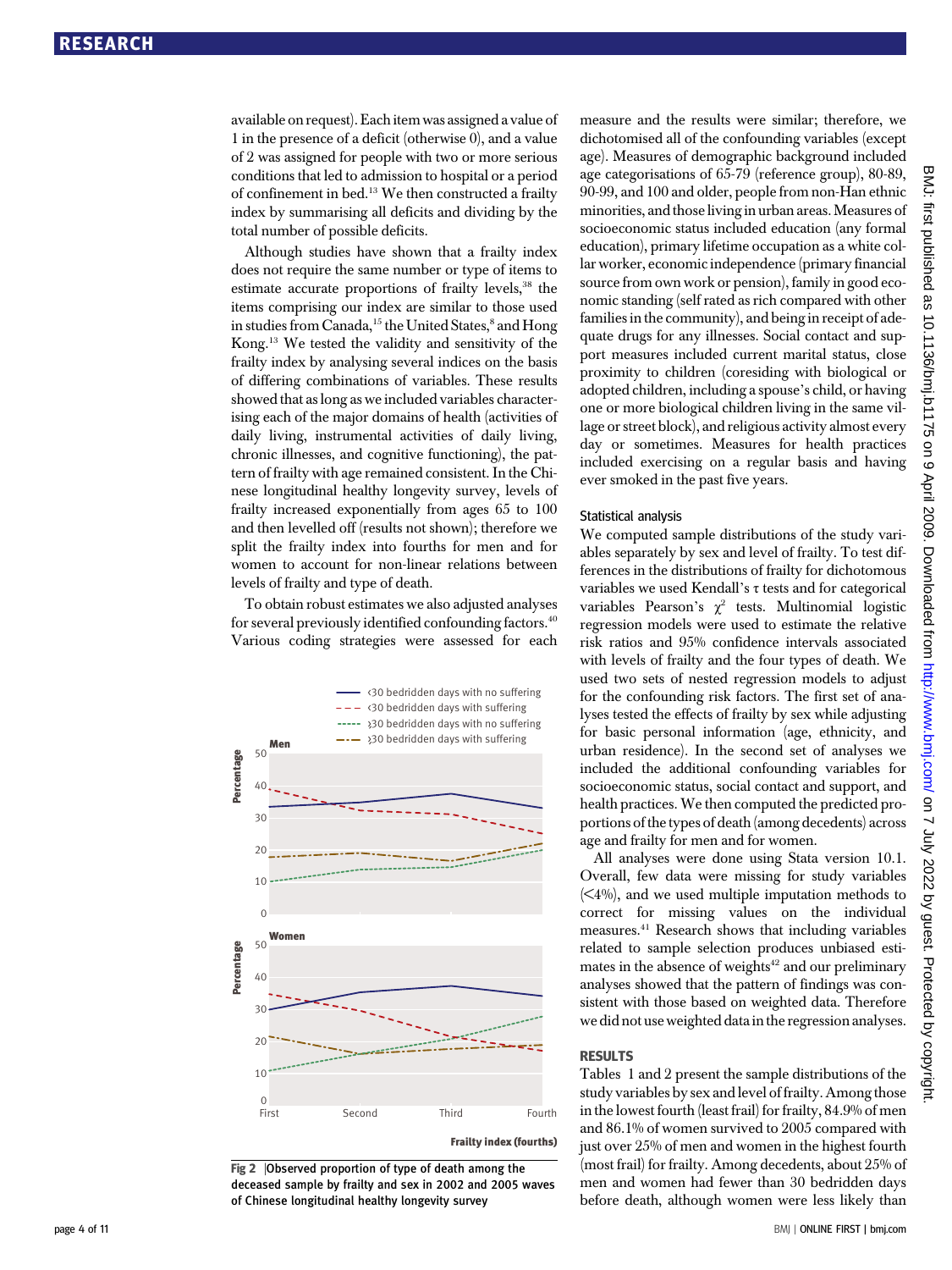Table 2 <sup>|</sup> Characteristics of women in 2002 wave of Chinese longitudinal healthy longevity survey by level of frailty. Values are percentages of participants unless stated otherwise

| <b>Variables</b>                        | <b>Total</b> | 1st (least frail) | 2nd  | 3rd  | 4th (most frail) | P value        |  |
|-----------------------------------------|--------------|-------------------|------|------|------------------|----------------|--|
| No of participants                      | 7813         | 1981              | 1901 | 2074 | 1857             |                |  |
| Survivors*                              | 56.0         | 86.1              | 68.2 | 45.4 | 25.5             |                |  |
| Type of death‡:                         |              |                   |      |      |                  |                |  |
| <30 bedridden days with no<br>suffering | 15.7         | 4.2               | 11.3 | 20.6 | 25.4             |                |  |
| <30 bedridden days with suffering       | 10.1         | 4.9               | 9.6  | 12.2 | 13.5             | 0†             |  |
| ≥30 bedridden days with no<br>suffering | 10.0         | 1.7               | 5.5  | 11.7 | 21.1             |                |  |
| ≥30 bedridden days with suffering       | 8.3          | 3.1               | 5.4  | 10.1 | 14.5             |                |  |
| Age group(years):                       |              |                   |      |      |                  |                |  |
| 65-79                                   | 26.7         | 62.8              | 28.6 | 8.4  | 3.7              |                |  |
| 80-89                                   | 23.4         | 24.4              | 31.9 | 21.6 | 16.9             |                |  |
| 90-99                                   | 24.0         | 9.1               | 24.2 | 32.7 | 31.2             | 0 <sub>1</sub> |  |
| ≥100                                    | 25.9         | 3.6               | 15.4 | 37.3 | 48.2             |                |  |
| Ethnicity:                              |              |                   |      |      |                  |                |  |
| Minority group                          | 6.4          | 8.0               | 7.2  | 5.6  | 4.6              |                |  |
| Han                                     | 93.6         | 92.0              | 92.8 | 94.4 | 95.4             | 0.001          |  |
| Residence:                              |              |                   |      |      |                  |                |  |
| Urban                                   | 43.1         | 43.5              | 41.0 | 43.8 | 43.9             |                |  |
| Rural                                   | 56.9         | 56.5              | 59.0 | 56.2 | 56.1             | 0.777          |  |
| Years of schooling:                     |              |                   |      |      |                  |                |  |
| 0                                       | 83.2         | 73.9              | 83.3 | 87.4 | 87.7             |                |  |
| $\geq$ 1                                | 16.8         | 26.1              | 16.7 | 12.6 | 12.3             | 0              |  |
| White collar occupation:                |              |                   |      |      |                  |                |  |
| No                                      | 97.1         | 95.3              | 96.9 | 98.0 | 98.2             |                |  |
| Yes                                     | 2.9          | 4.7               | 3.1  | 2.0  | 1.8              | $\pmb{0}$      |  |
| Economic independence:                  |              |                   |      |      |                  |                |  |
| No                                      | 87.4         | 73.1              | 86.6 | 93.6 | 96.0             |                |  |
| Yes                                     | 12.6         | 26.9              | 13.4 | 6.4  | 4.0              | $\pmb{0}$      |  |
| Good family economic status:            |              |                   |      |      |                  |                |  |
| No                                      | 84.0         | 81.2              | 82.9 | 85.1 | 87.7             |                |  |
| Yes                                     | 16.0         | 19.8              | 17.1 | 14.9 | 12.3             | $\pmb{0}$      |  |
| Adequate medication:                    |              |                   |      |      |                  |                |  |
| No                                      | 13.1         | 6.6               | 11.3 | 14.2 | 20.0             |                |  |
| Yes                                     | 86.9         | 93.4              | 88.7 | 85.8 | 80.0             | $\pmb{0}$      |  |
| Married:                                |              |                   |      |      |                  |                |  |
| No                                      | 83.7         | 63.1              | 81.5 | 93.4 | 96.0             |                |  |
| Yes                                     | 16.3         | 36.9              | 18.5 | 6.6  | 4.0              | $\pmb{0}$      |  |
| Close proximity to children:            |              |                   |      |      |                  |                |  |
| No                                      | 15.7         | 13.5              | 15.0 | 17.0 | 17.1             |                |  |
| Yes                                     | 84.3         | 86.5              | 85.0 | 83.0 | 82.9             | 0.010          |  |
| Religious involvement:                  |              |                   |      |      |                  |                |  |
| No                                      | 79.1         | 70.5              | 73.1 | 83.0 | 89.4             |                |  |
| Yes                                     | 20.9         | 29.5              | 26.9 | 17.0 | 10.6             | $\pmb{0}$      |  |
| Regular exercise:                       |              |                   |      |      |                  |                |  |
| No                                      | 75.7         | 60.5              | 68.3 | 80.5 | 93.3             |                |  |
| Yes                                     | 24.3         | 39.5              | 31.7 | 19.5 | 6.7              | $\pmb{0}$      |  |
| Smoked in past five years:              |              |                   |      |      |                  |                |  |
| No                                      | 90.3         | 89.4              | 90.5 | 90.1 | 91.4             |                |  |
| Yes                                     | 9.7          | 10.6              | 9.5  | 9.9  | 8.6              | 0.033          |  |
|                                         |              |                   |      |      |                  |                |  |

\*Measured in 2005.<br>†Based on standard Pearson χ<sup>2</sup> two sided test; all other P values were based on Kendall's τ test. ‡Measured between 2002 and 2005.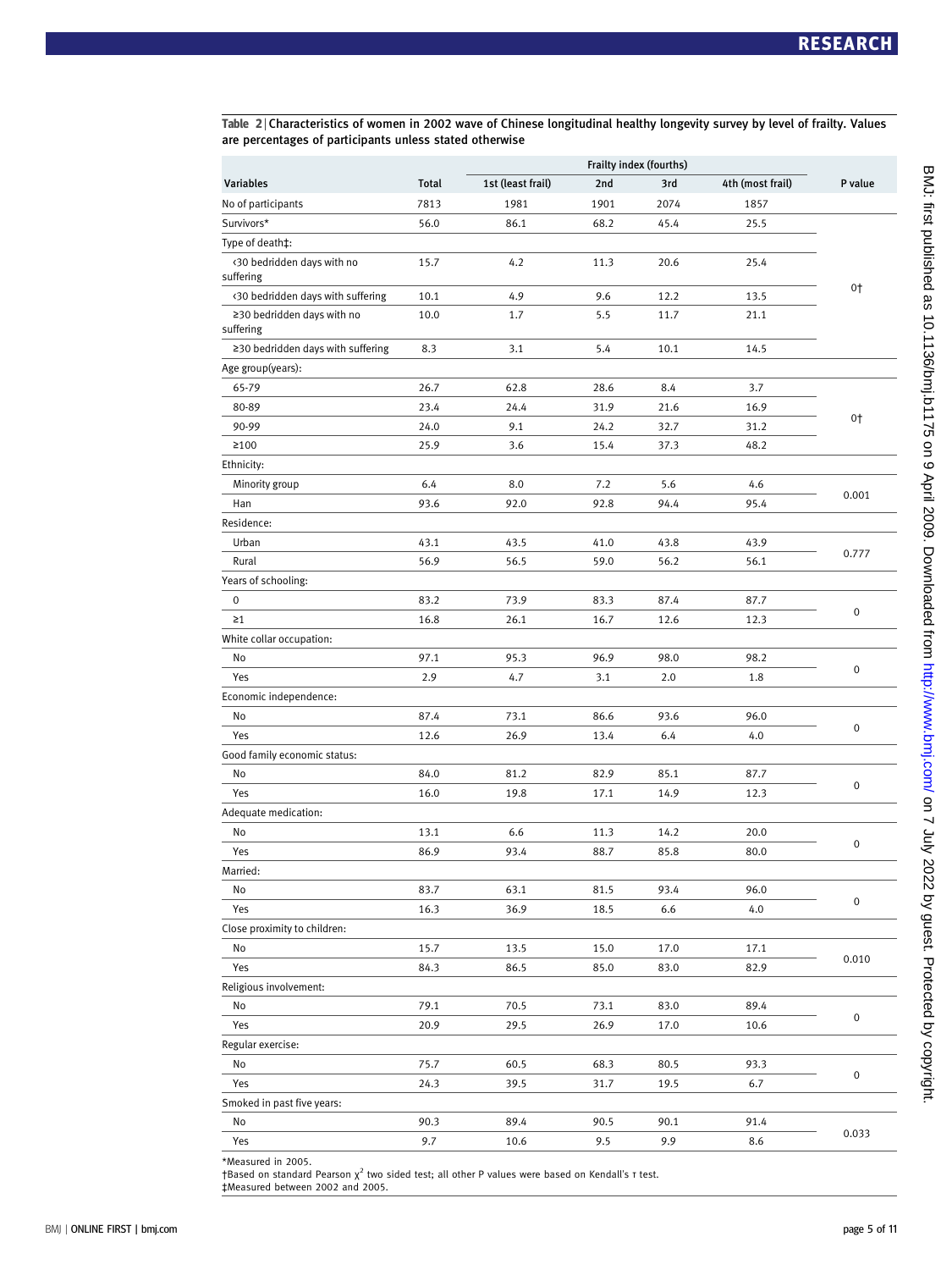men to suffer before death. A greater proportion of women than men had 30 or more bedridden days either with or without suffering before death. Those with the most frailty had the highest rates for all types of death. Men with the most frailty were more likely to suffer before death (17.9% with <30 bedridden days, and 15.7% with  $\geq$ 30 bedridden days) compared with women, who were more likely to experience no suffering before death (25.4% with <30 bedridden days, and 21.1% with  $\geq$ 30 bedridden days), especially after at least 30 bedridden days.

Although men had a slightly younger age distribution (and death rates) than women, both sexes exhibited commensurate increases in age across levels of frailty. Similar proportions of men and women were from ethnic minority groups (about 6%) and lived in urban areas (about 43%); however, men and women from ethnic minority groups were less frail than those of Han ethnicity. There was no trivariate difference between sex, frailty, and urban residence. At nearly all levels of frailty men had higher socioeconomic status, were more likely to be married, took regular exercise, and had smoked in the past five years compared with women. Women were more likely to live close to their children and engage in religious activities compared with men. For both sexes, socioeconomic status,

social contacts and support, and exercise declined across levels of frailty. Conversely, the proportion of participants who smoked was lower for men and women with higher levels of frailty.

For both sexes the proportion of participants who did not suffer before death increased with age and the proportion who suffered decreased with age (figs 1 and 2). Across levels of frailty, the most pronounced patterns were the precipitous declines in the numbers of participants who experienced fewer than 30 bedridden days with suffering and increases in the number of participants who experienced 30 or more bedridden days with no suffering, particularly among women. Consistent with tables 1 and 2, the plotted probabilities also indicated that women were more likely to experience no suffering before death compared with men.

Table 3 presents the results from the multinomial analyses for the associations between frailty and type of death for men and women. The relative risk ratios for model 1 are adjusted for age, ethnicity, and urban residence and for model 2 are further adjusted for several confounding variables. Overall, increased frailty was associated with higher risks of death, regardless of type, and was especially pronounced for those with high levels of frailty. Adjusting for differences in socioeconomic status, social contact or support, and health

|                                                 |                                                 | Men                                                    | Women                                     |                                                        |  |
|-------------------------------------------------|-------------------------------------------------|--------------------------------------------------------|-------------------------------------------|--------------------------------------------------------|--|
| <b>Variables</b>                                | Model 1*: relative risk<br>ratio (95% CI)       | Model 2 <sup>+</sup> : relative risk<br>ratio (95% CI) | Model 1*: relative risk<br>ratio (95% CI) | Model 2 <sup>+</sup> : relative risk<br>ratio (95% CI) |  |
| <30 bedridden days with no suffering v survival |                                                 |                                                        |                                           |                                                        |  |
| Frailty index fourth:                           |                                                 |                                                        |                                           |                                                        |  |
| First (least frail)                             | 1.00 (reference)                                | 1.00 (reference)                                       | 1.00 (reference)                          | 1.00 (reference)                                       |  |
| Second                                          | 1.21 (0.90 to 1.64)                             | 1.19 (0.88 to 1.62)                                    | 1.83 (1.40 to 2.39)                       | 1.77 (1.35 to 2.32)                                    |  |
| Third                                           | 1.90 (1.48 to 2.44)                             | 1.87 (1.45 to 2.41)                                    | 2.98 (2.26 to 3.94)                       | 2.81 (2.12 to 3.73)                                    |  |
| Fourth (most frail)                             | 4.02 (3.44 to 6.43)                             | 4.16 (3.16 to 5.47)                                    | 5.67 (4.29 to 7.49)                       | 5.28 (3.95 to 7.06)                                    |  |
| <30 bedridden days with suffering v survival    |                                                 |                                                        |                                           |                                                        |  |
| Frailty index fourth:                           |                                                 |                                                        |                                           |                                                        |  |
| First                                           | 1.00 (reference)                                | 1.00 (reference)                                       | 1.00 (reference)                          | 1.00 (reference)                                       |  |
| Second                                          | 1.14 (0.84 to 1.54)                             | 1.11 (0.82 to 1.50)                                    | 1.85 (1.43 to 2.40)                       | 1.77 (1.37 to 2.30)                                    |  |
| Third                                           | 1.96 (1.53 to 2.51)                             | 1.82 (1.41 to 2.34)                                    | 2.19 (1.65 to 2.91)                       | 2.02 (1.52 to 2.68)                                    |  |
| Fourth                                          | 4.42 (3.43 to 5.70)                             | 3.87 (1.96 to 3.32)                                    | 4.27 (3.22 to 5.65)                       | 3.87 (2.90 to 5.16)                                    |  |
|                                                 | ≥30 bedridden days with no suffering v survival |                                                        |                                           |                                                        |  |
| Frailty index fourth:                           |                                                 |                                                        |                                           |                                                        |  |
| First                                           | 1.00 (reference)                                | 1.00 (reference)                                       | 1.00 (reference)                          | 1.00 (reference)                                       |  |
| Second                                          | 1.47 (0.93 to 2.36)                             | 1.45 (0.90 to 2.31)                                    | 2.13 (1.44 to 3.17)                       | 2.06 (1.39 to 3.06)                                    |  |
| Third                                           | 2.32 (1.57 to 3.41)                             | 2.20 (1.49 to 3.24)                                    | 4.29 (2.90 to 6.35)                       | 4.00 (2.68 to 5.96)                                    |  |
| Fourth                                          | 7.61 (5.21 to 11.13)                            | 6.67 (4.51 to 9.85)                                    | 11.53 (7.84 to 16.96)                     | 10.53 (7.06 to 15.70)                                  |  |
| ≥30 bedridden days with suffering v survival    |                                                 |                                                        |                                           |                                                        |  |
| Frailty index fourth:                           |                                                 |                                                        |                                           |                                                        |  |
| First                                           | 1.00 (reference)                                | 1.00 (reference)                                       | 1.00 (reference)                          | 1.00 (reference)                                       |  |
| Second                                          | 1.62 (1.10 to 2.39)                             | 1.58 (1.07 to 2.33)                                    | 1.69 (1.22 to 2.35)                       | 1.61 (1.16 to 2.24)                                    |  |
| Third                                           | 2.36 (1.70 to 3.27)                             | 2.23 (1.60 to 3.09)                                    | 2.97 (2.10 to 4.19)                       | 2.66 (1.87 to 3.76)                                    |  |
| Fourth                                          | 8.70 (6.31 to 12.00)                            | 7.75 (5.54 to 10.83)                                   | 6.98 (5.00 to 9.75)                       | 5.96 (4.23 to 8.39)                                    |  |
|                                                 |                                                 |                                                        |                                           |                                                        |  |

Table 3 <sup>|</sup> Relative risk ratios from multinomial logistic regression models of type of death by sex and frailty of participants in Chinese longitudinal healthy longevity survey

\*Adjusted for age, ethnicity, and urban residence.

†Adjusted for age, ethnicity, urban residence, socioeconomic status, social contact and support, and health practices.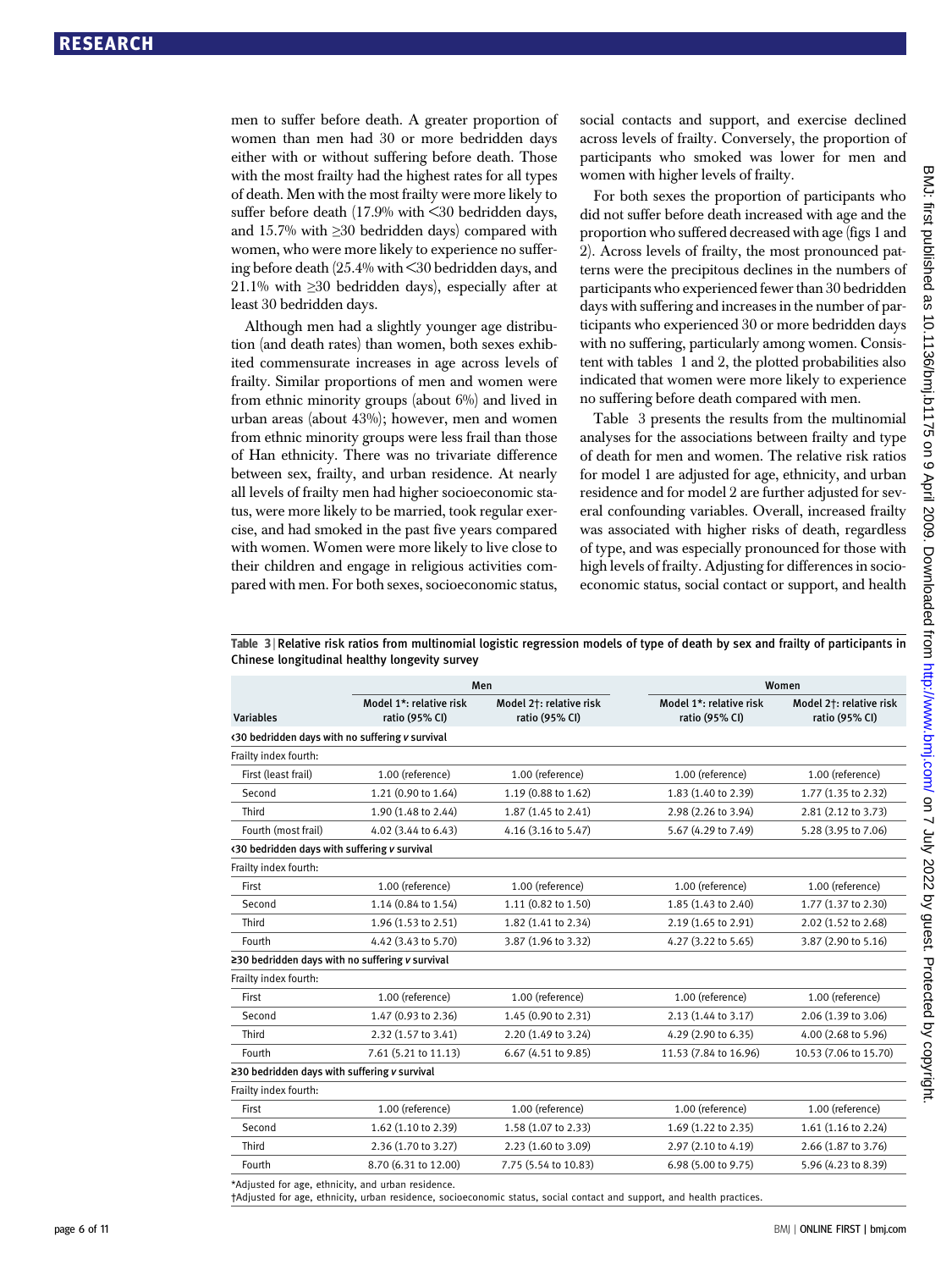Table 4 <sup>|</sup> Predicted proportions\* of type of death among deceased men in Chinese longitudinal healthy longevity survey by age and frailty

|                                 | Type of death                       |                                  |                                     |                                  |  |  |
|---------------------------------|-------------------------------------|----------------------------------|-------------------------------------|----------------------------------|--|--|
| <b>Variables</b>                | <30 bedridden<br>days, no suffering | <30 bedridden<br>days, suffering | ≥30 bedridden<br>days, no suffering | ≥30 bedridden<br>days, suffering |  |  |
| Age ≥65, all frailty<br>fourths | 34.7                                | 29.5                             | 16.3                                | 19.5                             |  |  |
| Age $\geq 65$                   |                                     |                                  |                                     |                                  |  |  |
| Frailty fourth:                 |                                     |                                  |                                     |                                  |  |  |
| First (least frail)             | 38.2                                | 33.6                             | 13.3                                | 15.0                             |  |  |
| Second                          | 36.1                                | 29.8                             | 15.1                                | 19.0                             |  |  |
| Third                           | 35.8                                | 31.9                             | 14.7                                | 17.6                             |  |  |
| Fourth (most frail)             | 30.2                                | 27.5                             | 17.1                                | 25.2                             |  |  |
| Age 65-79                       |                                     |                                  |                                     |                                  |  |  |
| Frailty fourth:                 |                                     |                                  |                                     |                                  |  |  |
| First                           | 22.3                                | 44.0                             | 9.4                                 | 24.3                             |  |  |
| Second                          | 21.0                                | 38.2                             | 10.7                                | 30.1                             |  |  |
| Third                           | 21.2                                | 40.7                             | 10.5                                | 27.6                             |  |  |
| Fourth                          | 18.0                                | 33.1                             | 12.2                                | 36.6                             |  |  |
| Age 80-89                       |                                     |                                  |                                     |                                  |  |  |
| Frailty fourth:                 |                                     |                                  |                                     |                                  |  |  |
| First                           | 31.0                                | 40.6                             | 11.6                                | 16.8                             |  |  |
| Second                          | 29.6                                | 35.8                             | 13.4                                | 21.1                             |  |  |
| Third                           | 29.8                                | 37.8                             | 13.1                                | 19.2                             |  |  |
| Fourth                          | 26.1                                | 31.8                             | 15.7                                | 26.4                             |  |  |
| Age 90-99                       |                                     |                                  |                                     |                                  |  |  |
| Frailty fourth:                 |                                     |                                  |                                     |                                  |  |  |
| First                           | 44.5                                | 28.7                             | 14.5                                | 12.3                             |  |  |
| Second                          | 42.4                                | 25.4                             | 16.7                                | 15.5                             |  |  |
| Third                           | 42.7                                | 26.8                             | 16.4                                | 14.1                             |  |  |
| Fourth                          | 37.8                                | 22.8                             | 19.8                                | 19.6                             |  |  |
| Age ≥100                        |                                     |                                  |                                     |                                  |  |  |
| Frailty fourth:                 |                                     |                                  |                                     |                                  |  |  |
| First                           | 49.2                                | 23.5                             | 16.4                                | 10.9                             |  |  |
| Second                          | 46.8                                | 20.7                             | 18.8                                | 13.7                             |  |  |
| Third                           | 47.2                                | 21.9                             | 18.5                                | 12.5                             |  |  |
| Fourth                          | 41.8                                | 18.6                             | 22.3                                | 17.3                             |  |  |
|                                 |                                     |                                  |                                     |                                  |  |  |

\*Adjusted for age, ethnicity, urban residence, socioeconomic status, social contact and support, and health practices.

> practices in model 2 had little impact on the patterning or magnitude of the frailty effects and provided strong evidence that frailty is a robust predictor of type of death in the Chinese longitudinal healthy longevity survey (relative risk ratios for all covariates are available on request).

> The effect of frailty differed between the sexes. Overall, the relative risk ratios of dying across all categories of death (except for 30 or more bedridden days with suffering) related to increases in frailty were higher among women, presumably due to their older age and better physiological resilience compared with men. In terms of the type of death, the results indicated that frailty increased the risk of dying with some observable suffering for men and increased the risk of being bedridden for fewer than 30 days or for 30 or more days with no suffering for women. For example, women in the highest fourth of the frailty index were

5.7 times (95% confidence interval 4.3 to 7.5) and 11.5 times (7.8 to 17.0) more likely to experience no suffering before death compared with survival, respectively. The corresponding rates among men were 4.0 (3.4 to 6.4) and 7.6 (5.2 to 11.1). Alternatively, the relative risks for experiencing fewer than 30 bedridden days or 30 or more bedridden days with suffering among men with the most frailty were 4.4  $(3.4 \text{ to } 5.7)$  and  $8.7$ (6.3 to 12.0) among men with the most frailty and 4.30 (3.2 to 5.6) and 7.00 (5.0 to 9.8) among women with the most frailty. Thus the observed sex differences in the proportions of death (figs 1 and 2) were supported in the multivariate relative risk models.

Tables 4 and 5 present the predicted proportions of the types of death by age, frailty, and sex from table 3 (model 2). Overall, the most common type of death for men and women in the Chinese longitudinal healthy longevity survey was characterised by 30 or fewer bedridden days with no suffering. Given the same level of frailty and adjusting for confounders, the proportion of men who experienced suffering and 30 or more bedridden days before death was greater than the proportion of men bedridden with no suffering before death; however, the opposite was found among women. Analyses further indicated that the oldest men and women  $(\geq 90 \text{ years})$  were more likely to experience fewer bedridden days with no suffering before death than their younger counterparts. The results also showed that fewer than 30 bedridden days with no suffering before death were more common than 30 or more bedridden days with no suffering, whereas fewer than 30 bedridden days with suffering were more common than 30 or more bedridden days with suffering for each sex and age group. Moreover, being bedridden for fewer than 30 days or for 30 or more days with suffering was less prevalent with increasing age compared with being bedridden for fewer than 30 days or 30 or more days with no suffering, which was especially apparent for the most frail participants.

Higher levels of frailty among men were associated with greater proportions of death with 30 or more bedridden days and with lesser proportions of death with fewer than 30 bedridden days for every age group. Among women, being bedridden for fewer than 30 days with suffering decreased and being bedridden for 30 or more days with no suffering increased across all levels of frailty within each age group; however, differences were modest for experiencing fewer than 30 bedridden days with no suffering and 30 or more bedridden days with suffering across levels of frailty.

Results based on a prospective cohort of adults aged 65 to 109 in China showed that higher levels of frailty increased the risk of experiencing all four types of death that we examined: being bedridden for fewer than 30 days with or with no suffering or being bedridden for 30 or more days with or with no suffering. People with greater frailty were more likely to experience a greater number of bedridden days before death than those with less frailty. The increasing effects of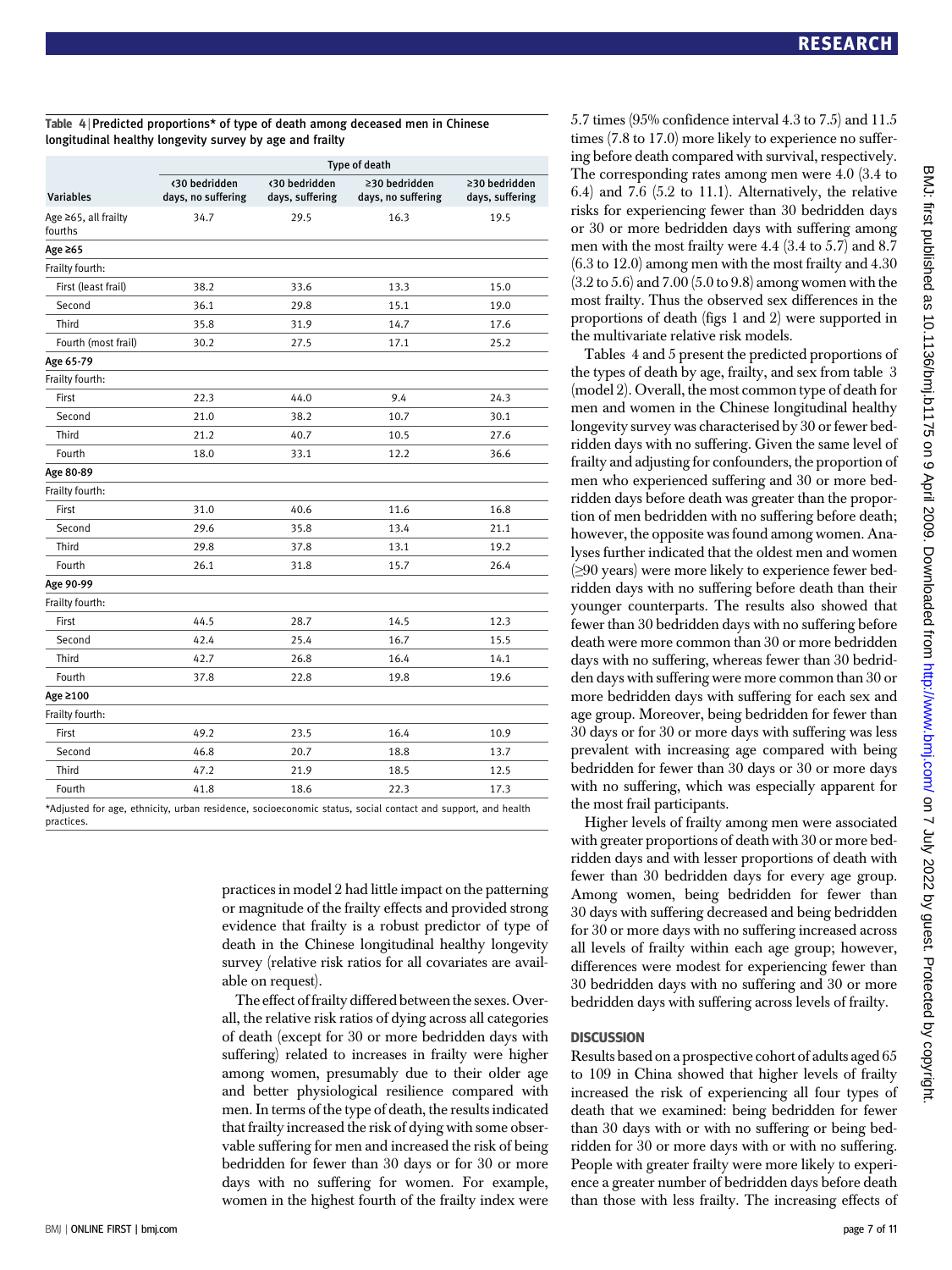frailty on suffering were primarily limited to those who experienced 30 or more bedridden days before death. The association between frailty and type of death differed by sex and age, and adjusting for differences in socioeconomic status, social support, and health practices had almost no impact on the relations. Overall, the results provided strong evidence that cumulative deficits, quantified with a frailty index, influenced not only the likelihood of dying but also the quality of life before death.15 43

Overall, compared with men, women exhibited higher risks of experiencing one of the four types of death as levels of frailty increased, owing to their older age and therefore increased physiological frailty. Evidence from Western nations and China concur that older women are often in poorer health yet live longer than men.44 45 The implications of this finding are perhaps more pronounced in developing countries such as

Table 5 | Predicted proportions\* of type of death among deceased women in Chinese longitudinal healthy longevity survey by age and frailty

|                                 | Type of death                       |                                  |                                     |                                  |  |  |
|---------------------------------|-------------------------------------|----------------------------------|-------------------------------------|----------------------------------|--|--|
| <b>Variables</b>                | <30 bedridden<br>days, no suffering | <30 bedridden<br>days, suffering | ≥30 bedridden<br>days, no suffering | ≥30 bedridden<br>days, suffering |  |  |
| Age ≥65, all frailty<br>fourths | 35.3                                | 23.0                             | 22.7                                | 19.0                             |  |  |
| Age ≥65                         |                                     |                                  |                                     |                                  |  |  |
| Frailty fourth:                 |                                     |                                  |                                     |                                  |  |  |
| First (least frail)             | 36.6                                | 28.9                             | 15.1                                | 19.4                             |  |  |
| Second                          | 35.9                                | 29.1                             | 17.2                                | 17.8                             |  |  |
| Third                           | 37.0                                | 22.0                             | 21.6                                | 19.4                             |  |  |
| Fourth (most frail)             | 32.2                                | 20.5                             | 26.3                                | 21.0                             |  |  |
| Age 65-79                       |                                     |                                  |                                     |                                  |  |  |
| Frailty fourth:                 |                                     |                                  |                                     |                                  |  |  |
| First                           | 22.3                                | 40.7                             | 7.9                                 | 29.2                             |  |  |
| Second                          | 22.6                                | 41.2                             | 9.3                                 | 26.9                             |  |  |
| Third                           | 24.8                                | 32.3                             | 12.4                                | 30.5                             |  |  |
| Fourth                          | 22.2                                | 29.6                             | 15.6                                | 32.6                             |  |  |
| Age 80-89                       |                                     |                                  |                                     |                                  |  |  |
| Frailty fourth:                 |                                     |                                  |                                     |                                  |  |  |
| First                           | 28.8                                | 37.2                             | 13.9                                | 20.1                             |  |  |
| Second                          | 28.7                                | 37.1                             | 16.1                                | 18.2                             |  |  |
| Third                           | 30.6                                | 28.3                             | 20.9                                | 20.1                             |  |  |
| Fourth                          | 27.2                                | 25.6                             | 26.0                                | 21.2                             |  |  |
| Age 90-99                       |                                     |                                  |                                     |                                  |  |  |
| Frailty fourth:                 |                                     |                                  |                                     |                                  |  |  |
| First                           | 38.3                                | 26.2                             | 15.7                                | 19.8                             |  |  |
| Second                          | 38.0                                | 26.0                             | 18.2                                | 17.9                             |  |  |
| Third                           | 39.1                                | 19.2                             | 22.7                                | 19.0                             |  |  |
| Fourth                          | 34.6                                | 17.3                             | 28.1                                | 20.0                             |  |  |
| Age ≥100                        |                                     |                                  |                                     |                                  |  |  |
| Frailty fourth:                 |                                     |                                  |                                     |                                  |  |  |
| First                           | 41.6                                | 24.9                             | 16.3                                | 17.2                             |  |  |
| Second                          | 41.1                                | 24.7                             | 18.8                                | 15.5                             |  |  |
| Third                           | 42.1                                | 18.1                             | 23.4                                | 16.4                             |  |  |
| Fourth                          | 37.3                                | 16.4                             | 29.0                                | 17.3                             |  |  |
|                                 |                                     |                                  |                                     |                                  |  |  |

\*Adjusted for age, ethnicity, urban residence, socioeconomic status, social contact and support, and health practices.

China. In many cases, Chinese women bear a disproportionate amount of the care giving to spouses and their respective parents. These women also have the fewest economic and familial resources and exhibit the most frailty as they age. Future research should investigate ways to reduce the excess risks of dying related to frailty by minimising the causes and consequences of declining physiological reserves, particularly among women. Despite these disadvantages our results showed that for men the risks increased most noticeably for deaths with suffering, whereas for women the risks increased much more for every level of frailty for deaths with no suffering. This is consistent with studies from the West.<sup>4647</sup> Research suggests that elderly women are less likely to afford or use life sustaining treatments and instead rely on care from hospices<sup>48-50</sup> and alternative modes of emotional and spiritual care during the dying process, $51$  which may minimise the degree of subjective suffering.

That extremely old men and women in our study  $(\geq 90 \text{ years})$  were less likely to suffer before death supports research from younger samples in hospice and clinical settings in North America.<sup>4752</sup> The lack of suffering among extremely old people may be due to the precipitous withdrawal of life sustaining treatments,<sup>53</sup> that such people are psychologically or genetically robust and less likely to express pain or discomfort,<sup>5455</sup> or that because participants and their families had sufficient time to prepare for death their perception of suffering might have been overlooked or expected.56 These speculations are, however, cautious and we encourage research to verify our results. Nonetheless, it seems that subjective assessments of the quality of death at the upper limits of age share a common expectation and convey a universal respect for longevity regardless of the population or culture.

## Strengths and limitations of the study

A major strength of this research is the application of a comprehensive measure of frailty in a large scale prospective sample. The results showed that the frailty index had a significant impact on the type of death experienced by older adults and underscored a critical aspect of the quality of dying that is often overlooked in cohort studies. The current findings add to an increasing body of evidence showing that frailty indices are valid indicators for quantifying ageing and predicting mortality.15 57 58 For example, research has shown a significant correlation between frailty index levels and the time to death in the absence of a relation between chronological age and time to death.14 Research has also shown that a frailty index correlated with death better than did chronological age, especially within short intervals (for example,  $\leq 4$  years).<sup>8</sup> Another recent study showed that a cumulative deficits approach (frailty index) was more effective than a phenotypic approach in predicting susceptibility to death.39 Our sensitivity analyses closely replicated age-sex distributions in frailty indices in other studies.14 15 39 On the basis of this evidence we are confident about the validity of our frailty measure.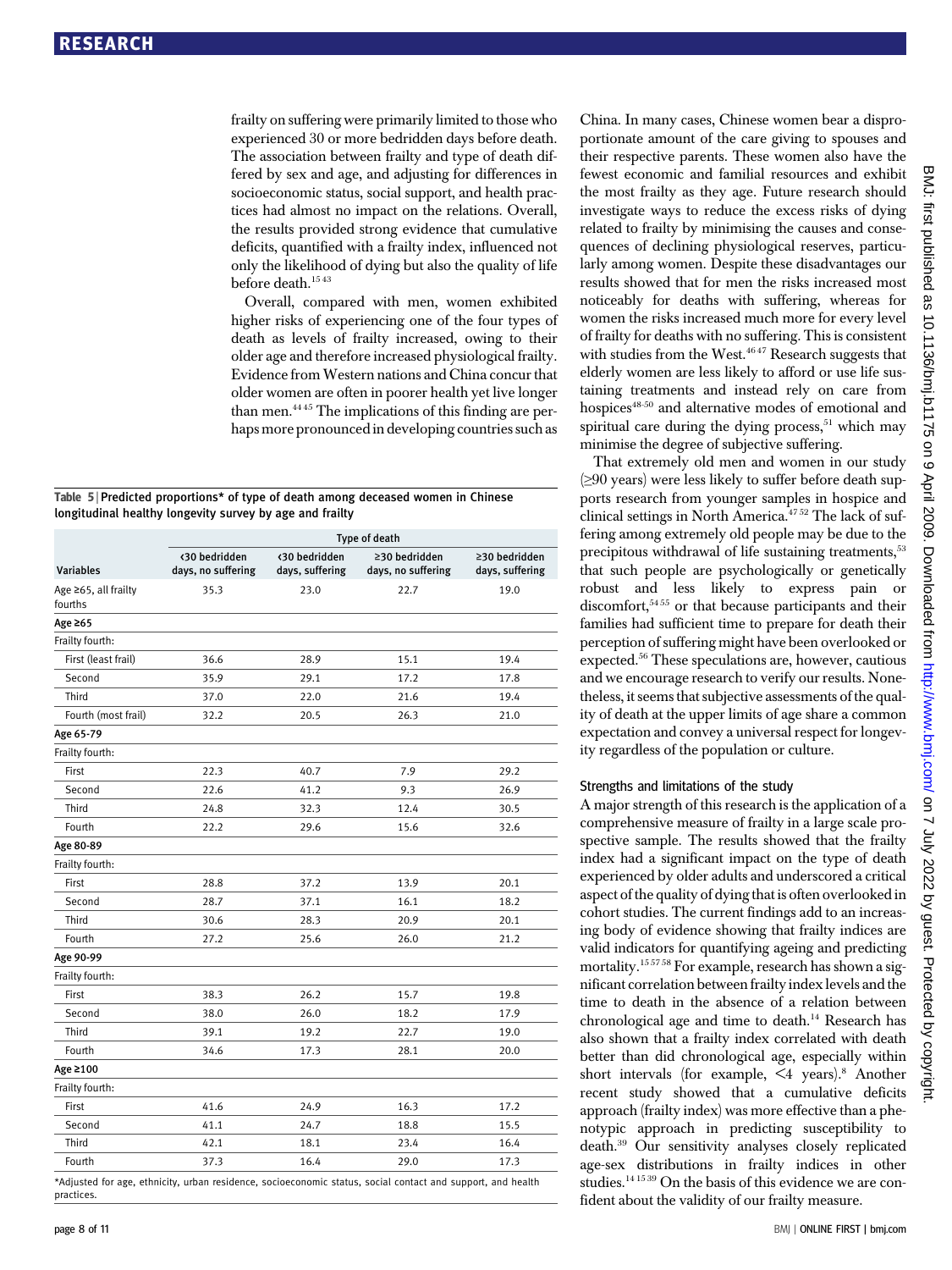WHAT IS ALREADY KNOWN ON THIS TOPIC An index for frailty is a valid construct for measuring mortality and the use of healthcare services

WHAT THIS STUDY ADDS The frailty index was strongly associated with suffering and the amount of time spent bedridden before death

Extremely old people (≥90 years) were most likely to experience 30 or fewer bedridden days with no suffering before death compared with other old adults

Women with the highest levels of frailty were most likely to experience 30 or more bedridden days with no suffering before death

> Nevertheless, several limitations of this study warrant further attention. Although we made great efforts to validate the frailty index, we encourage research to develop and test other quantifications of frailty. Undoubtedly as our understanding of physiological pathways increases, we expect future studies to continue to refine measures of frailty and extend the current research, which assumes equal item weight and excludes important indicators of immune function and biomarkers.38

> Another limitation is that our longitudinal measures of the types of death include only two domains of the quality of dying previously identified in the literature.<sup>2159</sup> Although the qualitative assessment of suffering before death is a key dimension of quality of death, the measure of suffering in the Chinese longitudinal healthy longevity survey was ascertained from the decedents' next of kin and may be biased. This is because some research shows that proxy reports are not always consistent with reports by individuals before their death.<sup>60</sup> Nonetheless, future studies should examine other assessments of suffering before dying as well as different sources and subjective dimensions of the types of death faced by older adults.<sup>36</sup> A final concern is that sample attrition from 2002 to 2005 was not random and may have introduced bias in our estimates. However, supplementary analyses indicated that the general patterns and conclusions of our analysis did not change regardless of whether we parameterised the lost sample as a categorical outcome or imputed the missing cases.

## Clinical and policy implications

Despite these limitations our results provide a broader understanding of the association between frailty and quality of death and may have implications for clinicians, individuals, and public health. In medical settings, curative treatments are often eclipsed in moderate to extreme cases of frailty by palliative care in efforts to reduce discomfort and enhance the quality of life before death. The clinical application of a checklist (or index) for frailty can be a useful diagnostic tool that helps to characterise a patient's biological age compared with their chronological age, although unlike the phenotypic approach the frailty index may need translation in clinical practice for specific treatments.<sup>38 39</sup> Accordingly, implementing such measures may improve a doctor's repertoire for determining appropriate treatments and perhaps intervening at preclinical stages offrailty or before phenotypic criteria are detectable, especially for extremely old adults.<sup>3961</sup>

From an individual's standpoint it is also imperative to identify the manifestations and levels of frailty to specialise end of life care, minimise suffering, and promote a peaceful death. Our findings suggest that the medical care of older adults should be tailored to the age specific and sex specific levels of frailty that were shown to influence one's susceptibility to preventable suffering before dying. For example, low levels of frailty due to functional decline could be targeted with appropriate exercise regimens that also prevent or delay the onset of additional frailty from other latent and treatable deficits (for example, cognitive decline). In other words, health practitioners should utilise the generality of a frailty index while recognising the individual differences in cumulative deficits and the changing dynamics of health and care in late ages.<sup>6263</sup>

Our findings have potential implications for improving China's public healthcare system. China is the world's largest developing country and is currently facing unique challenges to its healthcare system as an unbalanced population structure and a rapidly ageing population is straining the traditional family oriented system of care. We believe that the present study is an important step towards identifying frailty and its association with the quality of death in a rapidly developing nation. However, more research is needed to address how medical expenditures and facilities can be best utilised for patients at the end of their life and to reduce the escalating burden of frailty for family care givers in the context of China's unique healthcare structure. We hope that our findings facilitate more discussion and analysis of effective measures for end of life care and the advancement of community based care resources that are largely undeveloped in China.

Contributors: MED and DG contributed equally and are listed as the first and corresponding author. Both of them conceived and designed the study and drafted and revised the manuscript. DG prepared the data and did the analyses, had full access to the data, and is guarantor. DFW and ZY revised the manuscript.

Funding: The data used in this study were from the 2002 and 2005 waves of the Chinese longitudinal healthy longevity survey which was funded by the National Institute on Aging, the China Natural Science Foundation, the China Social Science Foundation, the United Nations Population Funds, and the Hong Kong Research Grant Council. DG's work was partly supported by a National Institute of Aging grant (R01 AG023627, PI: ZY) when he was at Duke University and was partly supported by a provost mini-grant for internationalisation at Portland State University. The work by MED and DFW was partially supported by the Carolina Population Center at the University of North Carolina at Chapel Hill postdoctoral training programme, funded by the National Institute of Child Health and Human Development grant NIH 5-T32- HD07168-28 (MED) and National Institute on Aging grant T32 AG00155 (DFW). ZY's work was supported by NIA grant R01 AG023627. Competing interests: None declared.

Ethical approval: This study was approved by the institutional review board of Duke University health system institutional review board.

- 1 Bortz WM. A conceptual framework of frailty: a review. J Gerontol A Biol Sci Med Sci 2002;57A:M283-8.
- 2 Rockwood K, Fox RA, Stolee P, Robertson D, Beattie BL. Frailty in elderly people: an evolving concept. Can Med Assoc J 1994;150:489-95.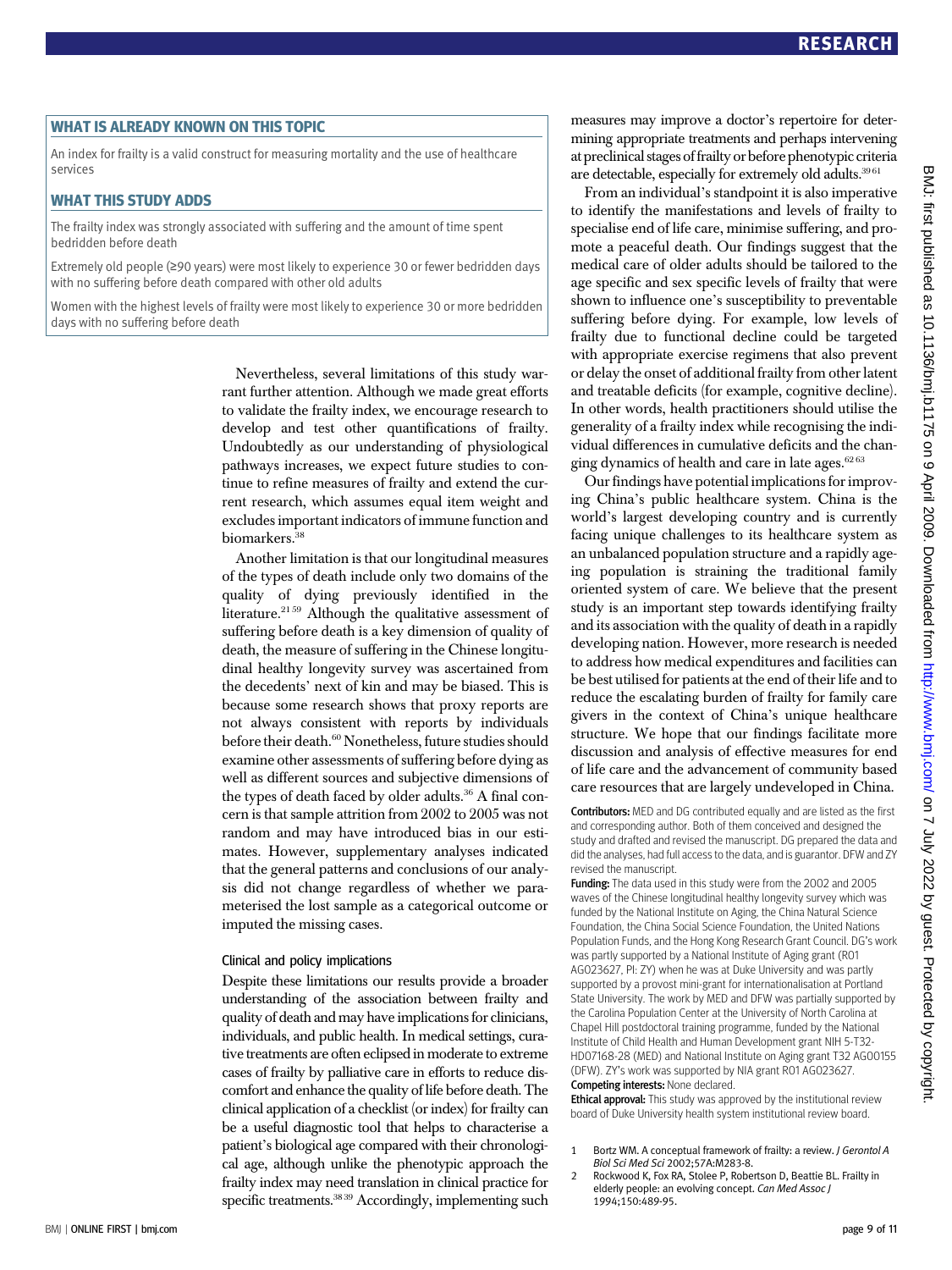- 3 Markle-Reid M. Conceptualizations of frailty in relation to older adults. J Adv Nurs 2003;44:58-68.
- 4 Campbell AJ, Buchner DM. Unstable disability and the fluctuations of frailty. Age Ageing 1997;26:315-8.
- 5 Fried LP, Tangen CM, Walston J, Newman AB, Hirsch C, Gottdiener J, et al. Frailty in older adults: evidence for a phenotype. J Gerontol A Biol Sci Med Sci 2001;56A:M146-57.
- 6 Rockwood K, Mogilner A, Mitnitski A. Changes with age in the distribution of a frailty index. Mech Ageing Dev 2004;125:517-9. 7 Cohen HJ. In searching of the underlying mechanisms of frailty. J
- Gerontol A Biol Sci Med Sci 2000;55A:M706-8.
- 8 Kulminski A, Yashin A, Arbeev K, Akushevich I, Ukraintseva S, Land K, et al. Cumulative index of health disorders as an indicator of agingassociated processes in the elderly: results from analyses of the national long term care survey. Mech Ageing Dev 2007:250-8.
- 9 Mitnitski AB, Mogilner AJ, Rockwood K. Accumulation of deficits as a proxy measure of aging. Scientific World 2001;1:323-6. 10 Morley JE, Perry HM III, Miller DK. Something about frailty. J Gerontol A
- Biol Sci Med Sci 2002;57A:M698-704. 11 Morley JE, Haren NT, Rolland Y, Kim MJ. Frailty. Med Clin North Am
- 2006;90:837-47. 12 Walston J, Hadley EC, Ferrucci L,Guralnik JM, Newman AB,
- Studenski SA, et al. Research agenda for frailty in older adults: towards a better understanding of physiology and etiology: summary from the American Geriatrics Society/National Institute on Aging Research Conference on frailty in old adults. J Am Geriatr Soc 2006;54:991-1001.
- 13 Goggins WB, Woo J, Sham A, Ho SC. Frailty index as a measure of biological age in a Chinese population. *I Gerontol A Biol Sci Med Sci* 2005;60A:M1046-51.
- 14 Mitnitski A, Graham JE, Mogilner AJ, Rockwood K. Frailty, fitness and late-life mortality in relation to chronological and biological age. BMC Geriatr 2002;2:1.
- 15 Mitnitski A, Song X, Skoog I, Broe GA, Cox JL, Grunfeld E, et al. Relative fitness and frailty of elderly men and women in developed countries and their relationship with mortality. J Am Geriatr Soc 2005;35:2184-9.
- 16 Puts MT, Lips P, Deeg DJ. Sex differences in the risk of frailty for mortality independent of disability and chronic diseases. J Am Geriatr Soc 2005;53:40-7.
- 17 Rockwood K. Frailty and its definitions: a worthy challenge. J Am Geriatr Soc 2005;53:1069-70.
- 18 Song X, Mitnitski A, MacKnight C, Rockwood K. Assessment of individual risk of death using self-report data: an artificial neural network compared with a frailty index. J Am Geriatr Soc 2004;52:1180-4.
- 19 Janssen I, Shepard DS, Katzmarzyk PT, Roubenoff R. The healthcare costs of sarcopenia in the United State. J Am Geriatr Soc 2004;52:80-5.
- 20 Field MJ, Cassell CK, eds. Approaching death: improving care at the end of life. Washington DC: National Academic Press, 1997.
- 21 Patrick DL, Curtis JR, Engelberg RA, Nielsen E, McCown E. Measuring and improving the quality of dying and death. Ann Intern Med 2003;139:410-5.
- 22 Wong PTP. Meaning in life and meaning in death in successful aging. In: Tomer A, ed. Death attitudes and the older adult: theories concepts and applications. Philadelphia, PA: Brunner-Routledge, 2000.
- 23 Curtis JR, Rubenfeld GD, eds. Managing death in the intensive care unit. New York: Oxford University Press, 2001.
- 24 Gruenewald DA, White EJ. The illness experience of old adults near the end of life: a systematic review. Anesthesiology Clin N Am 2006;24:163-80.
- 25 Patrick DL, Engelberg RA, Curtis JR. Evaluating the quality of dying and death. J Pain Symptom Manage 2001;22:717-26.
- 26 Seale C, van der Geest S. Good and bad death: introduction. Soc Sci Med 2004;58:883-5.
- 27 Steward AL, Teno I, Patrick DL, Lynn I, The concept of quality of life of dying persons in the context of health care. J Pain Symptom Manage 1999;17:93-108.
- 28 Foley KM. Pain and symptom control in the dying ICU patient. In: Curtis JR, Rubenfeld GD, eds. Managing death in the intensive care unit. New York: Oxford University Press, 2001:103-25.
- 29 Emanuel EJ. Cost savings at the end of life. What do the data show? JAMA 1996;275:1907-14.
- 30 United Nations. World population prospects: the 2006 revision. 2007. http://esa.un.org/unpp/.
- 31 Gu D, Dupre ME, Liu G. Characteristics of the institutionalized and community-residing oldest-old in China. Soc Sci Med 2007;64:871-83.
- 32 Gu D. General data assessment of the Chinese longitudinal healthy longevity survey in 2002. In: Zeng Y, Poston D, Smith J, Vlosky DA, Gu D, eds. Healthy longevity in China: demographic, socioeconomic, and psychological dimensions. Dordrecht, Netherlands: Springer, 2008:39-59.
- 33 Gu D, Dupre ME. Assessment of reliability of mortality and morbidity in the 1998-2002 CLHLS waves. In: Zeng Y, Poston D, Smith J, Vlosky DA, Gu D, eds. Healthy longevity in China: demographic, socioeconomic, and psychological dimensions. Dordrecht, Netherlands: Springer, 2008:99-115.
- 34 Zeng Y, Gu D. Reliability of age reporting among the Chinese oldestold in the CLHLS data sets. In: Zeng Y, Poston D, Smith J, Vlosky DA, Gu D, eds. Healthy longevity in China: demographic, socioeconomic, and psychological dimensions. Dordrecht, Netherlands: Springer, 2008:61-78.
- 35 George LK. Research design in end-of-life research: state of science. Gerontologist 2002;42(special issue III):86-98.
- 36 Hickman SE, Tilden VP, Tolle SW. Family reports of dying patients' distress: the adaptation of a research tool to assess global symptom distress in the last week of life. J Pain Symptom Manage 2001;22:565-74.
- 37 Yashin AI, Arbeev KG, Kulminski A, Akushevich I, Akushevich L, Ukraintseva SV. Cumulative index of elderly disorders and its dynamic contribution to mortality and longevity. Rejuv Res 2007;10:75-86.
- 38 Rockwood K, Andrew M, Mtinitski A. A comparison of two approaches to measuring frailty in elderly people. J Gerontol A Biol Sci Med Sci 2007;62A:738-43.
- Kulminski A, Ukraintseva S, Kulminskaya IV, Arbeev K, Land KC, Yashin A. Cumulative deficits better characterize susceptibility to death in elderly people than phenotypic frailty: lessons from the Cardiovascular Health Study. J Am Geriatr Soc 2008;56:898-903.
- Ferrucci L, Turchi A, Fumagallo S, Di Bari M, Silerstrini G, Zacchei S, et al. Sex-related differences in the length of disability prior to death in older persons. Aging Clin Exp Res 2003;15:310-4.
- 41 Allison P. Missing data. Thousand Oaks, California: Sage, 2002.
- 42 Winship C, Radbill L. Sampling rates and regression analysis. Sociol Methods Res 1994;23:230-57.
- 43 Pronovost P, Angus DG. Economics of managing death in the ICU. In: Curtis JR, Rubenfeld GD, eds. Managing death in the intensive care unit. New York: Oxford University Press, 2001:245-55.
- Robine JM, Jagger C, Mathers CD, Crimmins EM, Suzman RM, eds. Determining health expectancies. New York: Wiley, 2003.
- 45 Dupre ME, Liu G, Gu D. Predictors of longevity: evidence from the oldest-old in China. Am J Public Health 2008;98:1203-8.
- 46 Bookwala J, Coppola KM, Fagerlin A, Ditto PH, Danks JH, Smucker WD. Gender differences in older adults' preferences for lifesustaining medical treatments and end-of-life values. Death Studies 2001;25:127-49.
- 47 Cohen LW, Germain MJ, Poppel DM, Woods AL, Pekow PS, Kjellstrand CM. Dying well after discontinuing the life-support treatment of dialysis. Arch Intern Med 2000;160:2513-8.
- 48 Goodlin SJ, Zhong Z, Lynn J, Teno JM, Fago JP, Desbiens N, et al. Factors associated with use of cardiopulmonary resuscitation in seriously ill hospitalized adults. JAMA 1999;282:2333-9.
- 49 Hauser RM, Roan CL. The class of 1957 in their mid-60s: a first look. Working paper No

2006-03. Madison, WI: Center for Demography and Ecology, University of Wisconsin-Madison.

- 50 Iwashyna TJ, Chang VW, Zhang JX, Christakies NA. The lack of effect of market structure on hospice use. Health Serv Res 2002;37:1531-51.
- 51 Idler EL, Kasl SV, Hays JC. Patterns of religious practice and belief in the last year of life. J Gerontol B Psychol Sci Soc Sci 2001;36B:S326-34.
- Abraham A, Kutner JS, Beaty B. Suffering at the end of life in the setting of low physical symptom distress. J Palliat Med 2006;9:658-65.
- 53 Hamel MB, Teno JM, Goldman L, Lynn J, Davis RB, Galanos AN, et al. Patient age and decisions to withhold life-sustaining treatments from seriously ill, hospitalized adults. Ann Intern Med 1999;130:116-25.
- 54 Willcox DC, Willcox BJ, Hsueh WC, Suzuki M. Genetic determinants of exceptional human longevity: insights from the Okinawa Centenarians Study. Age 2006;28:313-32.
- 55 Martin P, Poon LW, Kim E, Johnson MA. Social and psychological resources in the oldest old. Exp Aging Res 1996;22:121-39.
- Pinquart M, Sorensen S. Preparation for death and preparation for care in older community-dwelling adults. Omega 2002;45:69-88.
- 57 Bergman H, Ferrucci L, Guralnik J, Hogan DB, Hummel S, Karunananthan S, et al. Frailty: an emerging research and clinical paradigm—issues and controversies. J Gerontol A Biol Sci Med Sci 2007;62:731-7.
- 58 Abellan Van Kan G, Rolland Y, Berhman H, Morley JE, Kritchevsky SB, Vellas B. The I.A.N.A. task force on frailty assessment of older people in clinical practice. J Nutr Health Aging 2008;12:29-37.
- 59 Steinhauser KS, Clipp EC, Tulsky JA. Evolution in measuring the quality of dying. J Palliat Med 2002;5:407-14.
- 60 Hinton J. How reliable are relatives' retrospective reports of terminal illness? Patients and relatives' accounts compared. Soc Sci Med 1996;43:1229-36.